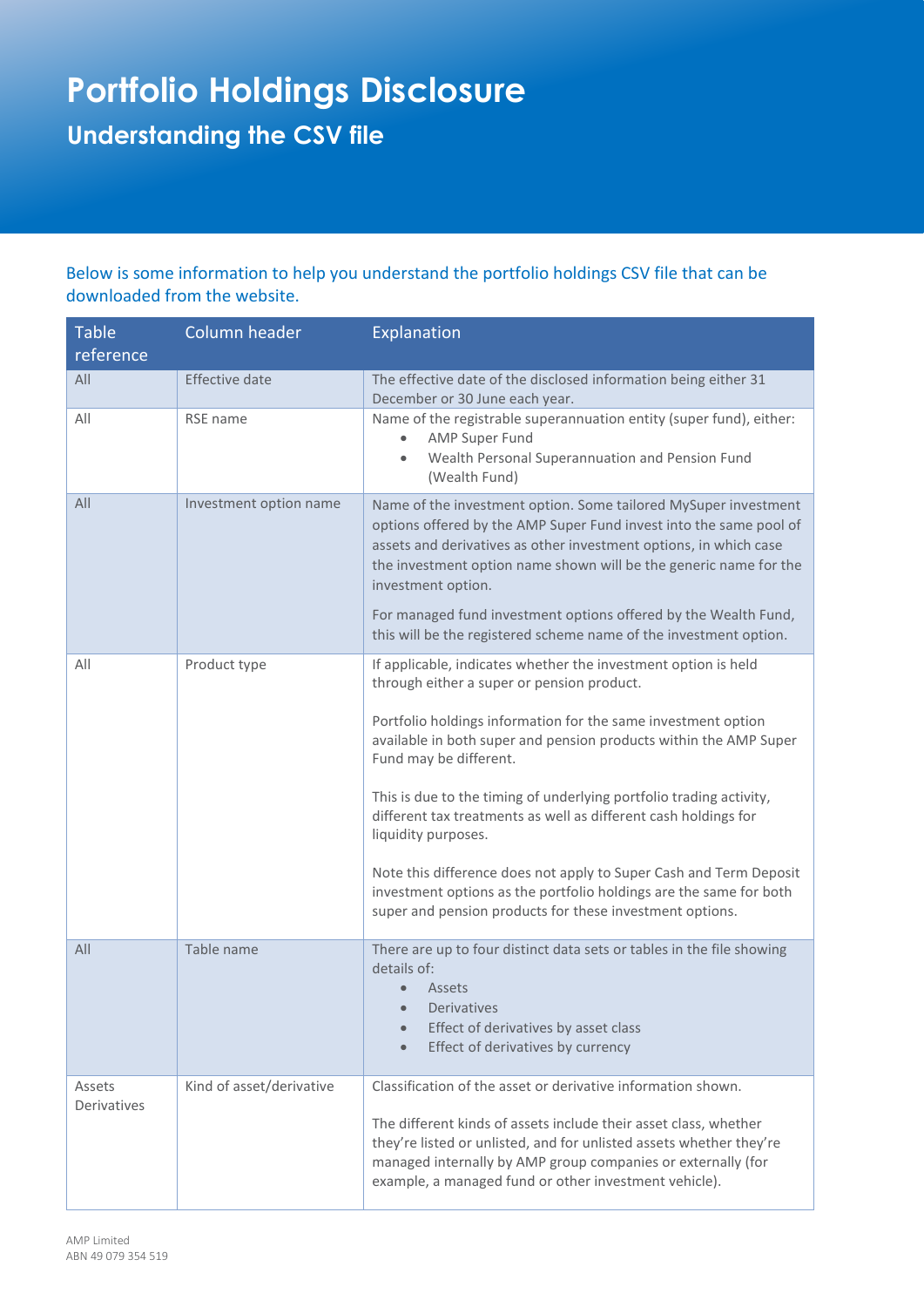|                       |                                                                                  | Tax and other provisions are included separately to reconcile to<br>100% of the total value of the investment option. Other provisions<br>include various accounting entries for income receivable and<br>expenses payable that are not yet cash settled.                                                                                                                                                                                                                                                                                                                   |
|-----------------------|----------------------------------------------------------------------------------|-----------------------------------------------------------------------------------------------------------------------------------------------------------------------------------------------------------------------------------------------------------------------------------------------------------------------------------------------------------------------------------------------------------------------------------------------------------------------------------------------------------------------------------------------------------------------------|
| Assets                | Explanation of how<br>investment items are held                                  | For fixed income and unlisted asset classes an explanation is<br>provided as to how the asset is held.                                                                                                                                                                                                                                                                                                                                                                                                                                                                      |
|                       |                                                                                  | Internally managed assets may be held directly by the super fund or<br>via an associated entity of the AMP group.                                                                                                                                                                                                                                                                                                                                                                                                                                                           |
|                       |                                                                                  | Externally managed assets are held in a non-associated entity<br>external to the AMP group (for example, a managed fund or other<br>investment vehicle). Non-associated entity managed funds or other<br>investment vehicles may be directly held by the super fund or via an<br>associated entity of the AMP group.                                                                                                                                                                                                                                                        |
|                       |                                                                                  | Note: Where an external investment manager is engaged by the<br>super fund trustee or by an associated entity, and the underlying<br>assets in the portfolio are held directly by the super fund or by the<br>associated entity, these assets have been classified as internally<br>managed.                                                                                                                                                                                                                                                                                |
| Assets                | Name of investment item/<br>institution/issuer/<br>counterparty/ fund<br>manager | Name of the:<br>authorised deposit taking institution (ADI) for cash or, in<br>$\bullet$<br>the case of cash held in an externally managed fund or<br>other investment vehicle, the fund manager<br>issuer or counterparty for fixed income assets that are<br>$\bullet$<br>internally managed<br>security for listed asset classes<br>$\bullet$<br>investment item for other unlisted asset classes that are<br>$\bullet$<br>internally managed, or<br>fund manager for externally managed assets (or<br>$\bullet$<br>investment manager for separately managed accounts). |
| Assets                | Currency                                                                         | The original currency of any cash deposit. Only shown for items<br>under 'Cash' asset class.                                                                                                                                                                                                                                                                                                                                                                                                                                                                                |
| Assets                | Security identifier                                                              | Relevant stock market code for listed assets.                                                                                                                                                                                                                                                                                                                                                                                                                                                                                                                               |
| <b>Assets</b>         | Units held                                                                       | Number of units held for listed securities.                                                                                                                                                                                                                                                                                                                                                                                                                                                                                                                                 |
|                       |                                                                                  | Note: this figure may be negative if the security is subject to short<br>selling strategies. Short selling involves the sale of a security which is<br>not owned but borrowed, to be bought back later.                                                                                                                                                                                                                                                                                                                                                                     |
| Assets                | % Ownership/ Property<br>Held                                                    | Percentage of ownership of the investment item for unlisted equity,<br>property and infrastructure assets that are internally managed.                                                                                                                                                                                                                                                                                                                                                                                                                                      |
| Assets                | Address                                                                          | Property address of the investment item for unlisted property assets<br>that are internally managed.                                                                                                                                                                                                                                                                                                                                                                                                                                                                        |
| Assets<br>Derivatives | Value (AUD)                                                                      | The value of the investment item shown in Australian dollars as at<br>the effective date.                                                                                                                                                                                                                                                                                                                                                                                                                                                                                   |
|                       |                                                                                  | Where investment items are aggregated by name of institution,<br>issuer, counterparty or fund manager, the aggregated value is<br>shown.                                                                                                                                                                                                                                                                                                                                                                                                                                    |
|                       |                                                                                  | Individual investment item values are not shown for unlisted assets<br>that are managed internally.                                                                                                                                                                                                                                                                                                                                                                                                                                                                         |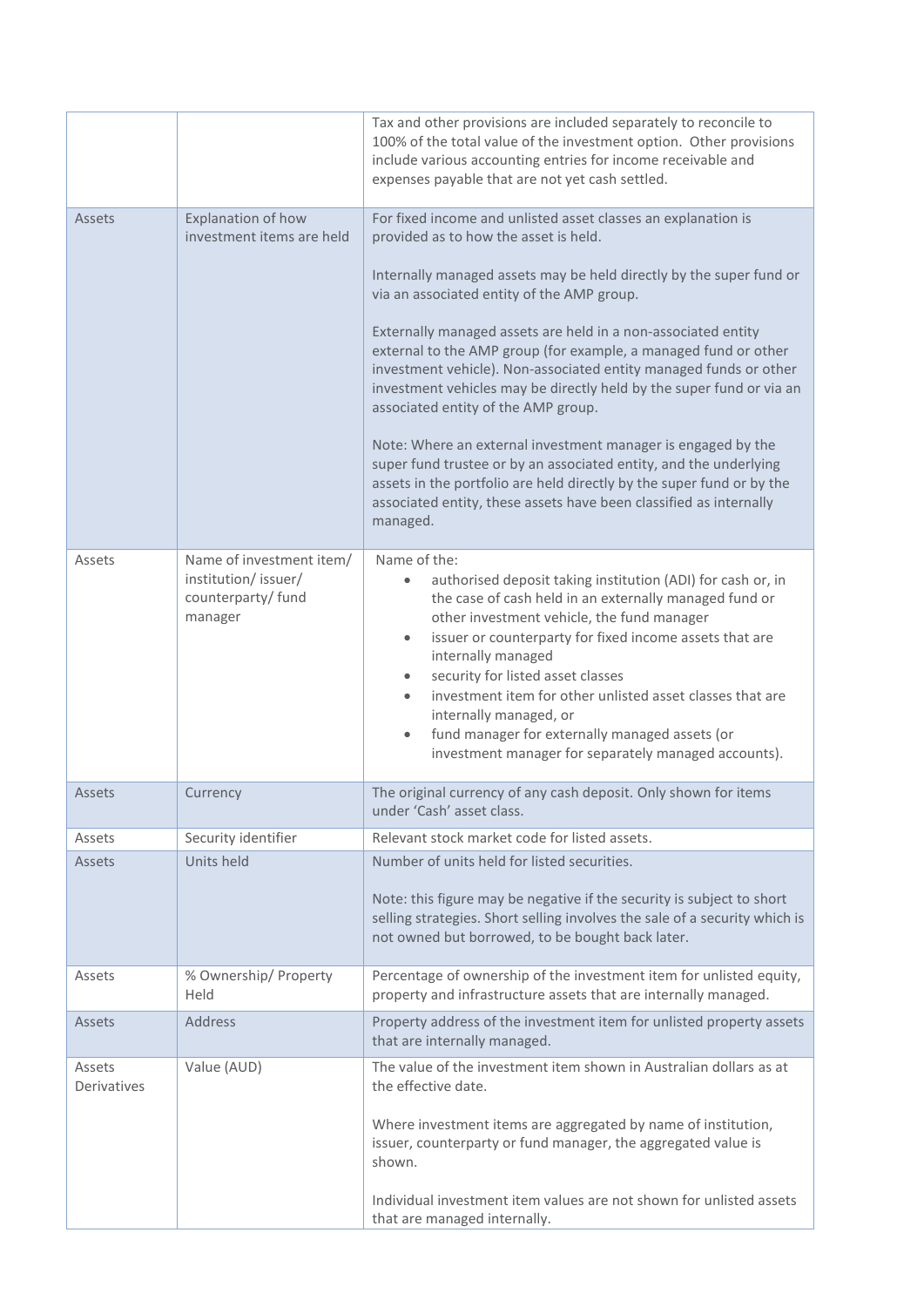| <b>Assets</b><br>Derivatives               | Weighting (%)                            | The percentage of the value shown to the total value of the<br>investment option.                                                                                                                                                                      |
|--------------------------------------------|------------------------------------------|--------------------------------------------------------------------------------------------------------------------------------------------------------------------------------------------------------------------------------------------------------|
| Assets<br>Derivatives                      | Total kind value (AUD)                   | Total value of all investment items for the kind of asset or derivative<br>shown in Australian dollars as at the effective date.                                                                                                                       |
|                                            |                                          | Note: Total values are repeated across all rows for the same kind of<br>asset or derivative and should not be added together.                                                                                                                          |
| <b>Assets</b><br><b>Derivatives</b>        | Total kind weighting (%)                 | The percentage of the total kind of asset or derivative value shown<br>to the total value of the investment option.<br>Note: Total weightings repeated across all rows for the same kind of                                                            |
|                                            |                                          | asset or derivative and should not be added together.                                                                                                                                                                                                  |
| Assets                                     | Total assets value (AUD)                 | Total value of all asset investment items shown in Australian<br>dollars as at the effective date.                                                                                                                                                     |
|                                            |                                          | Note: Total values are repeated across all rows for all asset<br>investment items and should not be added together.                                                                                                                                    |
| <b>Assets</b>                              | Total assets weighting (%)               | The percentage of the total asset value shown to the total value of<br>the investment option.                                                                                                                                                          |
|                                            |                                          | Note: Total weightings are repeated across all rows for all asset<br>types and should not be added together.                                                                                                                                           |
| Derivatives                                | Total derivatives value<br>(AUD)         | Total value of all kinds of derivatives shown in Australian dollars as<br>at the effective date.                                                                                                                                                       |
|                                            |                                          | Note: Total values are repeated across all rows for all kinds of<br>derivatives and should not be added together.                                                                                                                                      |
| Derivatives                                | Total derivatives weighting<br>(%)       | Total weighting of the total derivatives value shown to the total<br>value of the investment option.                                                                                                                                                   |
|                                            |                                          | Note: Total weightings are repeated across all rows for all derivative<br>types and should not be added together.                                                                                                                                      |
| Assets<br>Derivatives                      | Total investment option<br>value (AUD)   | The total value of the investment option in Australian dollars as at<br>the effective date.                                                                                                                                                            |
| Assets<br><b>Derivatives</b>               | Total investment option<br>weighting (%) | Total weighting of all assets and derivatives values shown to the<br>total value of the investment option.                                                                                                                                             |
|                                            |                                          | 100.00% in all cases.                                                                                                                                                                                                                                  |
| Effect of<br>derivatives by<br>asset class | Asset class                              | The various asset classes of the assets and derivatives held by the<br>investment option being one or more of the following:<br>cash<br>fixed income<br>$\bullet$<br>equities<br>$\bullet$<br>property<br>$\bullet$<br>infrastructure<br>alternatives. |